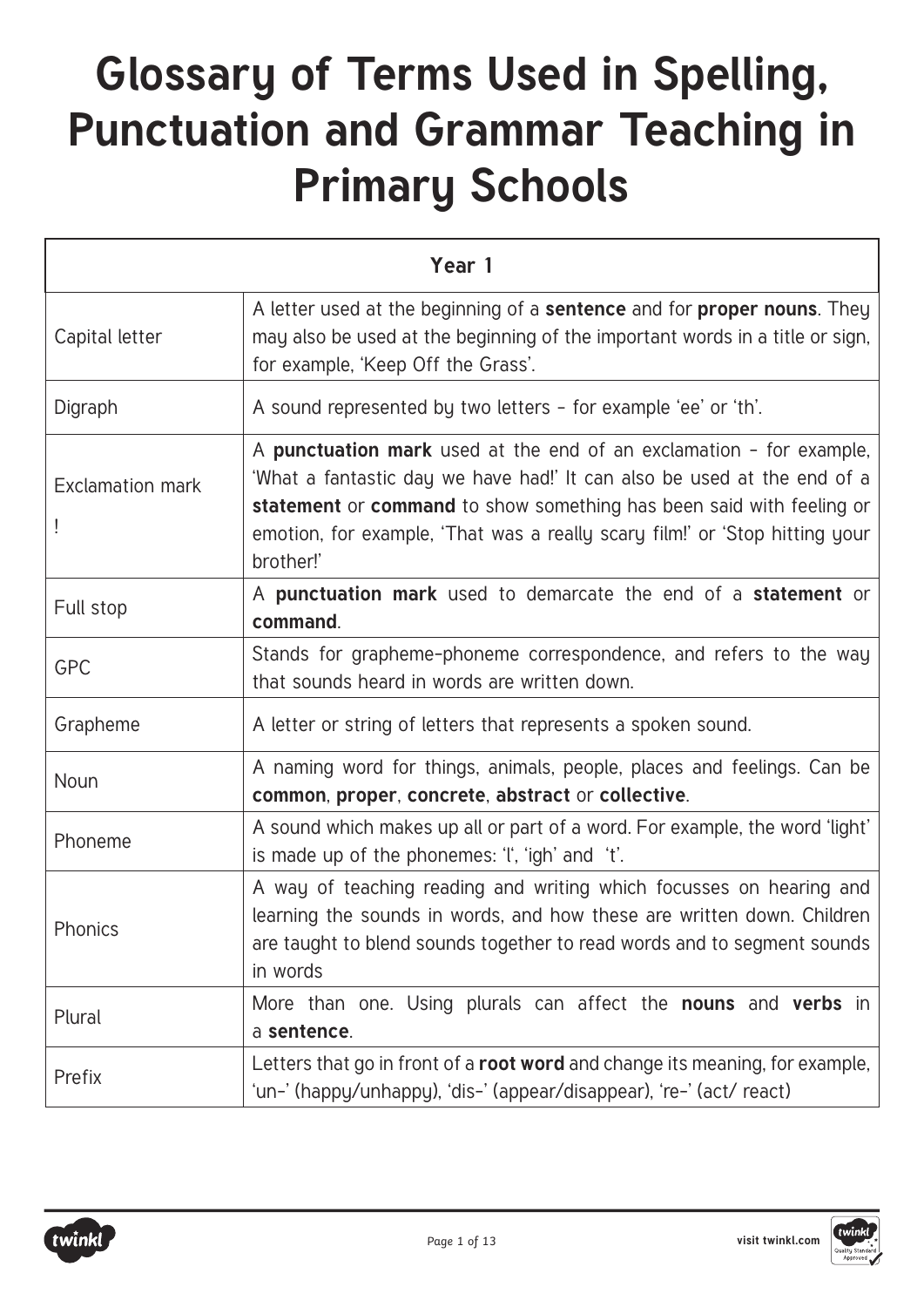| Punctuation mark   | A symbol used to create and support meaning within a sentence or within<br>a word, for example full stop, comma, question mark.                                                                                                          |
|--------------------|------------------------------------------------------------------------------------------------------------------------------------------------------------------------------------------------------------------------------------------|
| Question mark<br>? | A punctuation mark which indicates a question and comes at the end of<br>the sentence in place of the full stop.                                                                                                                         |
| Sentence           | One word or a group of words that makes sense by itself (a grammatical<br>unit). Begins with a capital letter and ends with a full stop, question mark<br>or exclamation mark. Usually contains a subject and always contains a<br>verb. |
| Singular           | Referring to only one. Use of the singular may affect the <b>nouns</b> , <b>pronouns</b><br>and verbs in a sentence.                                                                                                                     |
| Split Digraph      | A digraph that is split by a consonant. Usually represent long vowel sounds<br>'a-e' (for example, 'cake'), 'i-e' (five), 'o-e' (code) and 'u-e' (rule).                                                                                 |
| <b>Suffix</b>      | A string of letters that go at the end of a <b>root word</b> , changing or adding<br>to its meaning. Suffixes can also show if a word is a <b>noun, verb, adjective</b><br>or adverb.                                                    |
| Trigraph           | A string of three letters which make a single sound, for example 'igh'.                                                                                                                                                                  |
| Verb               | A word used to describe an action, occurrence or state. An essential part<br>of a sentence.                                                                                                                                              |

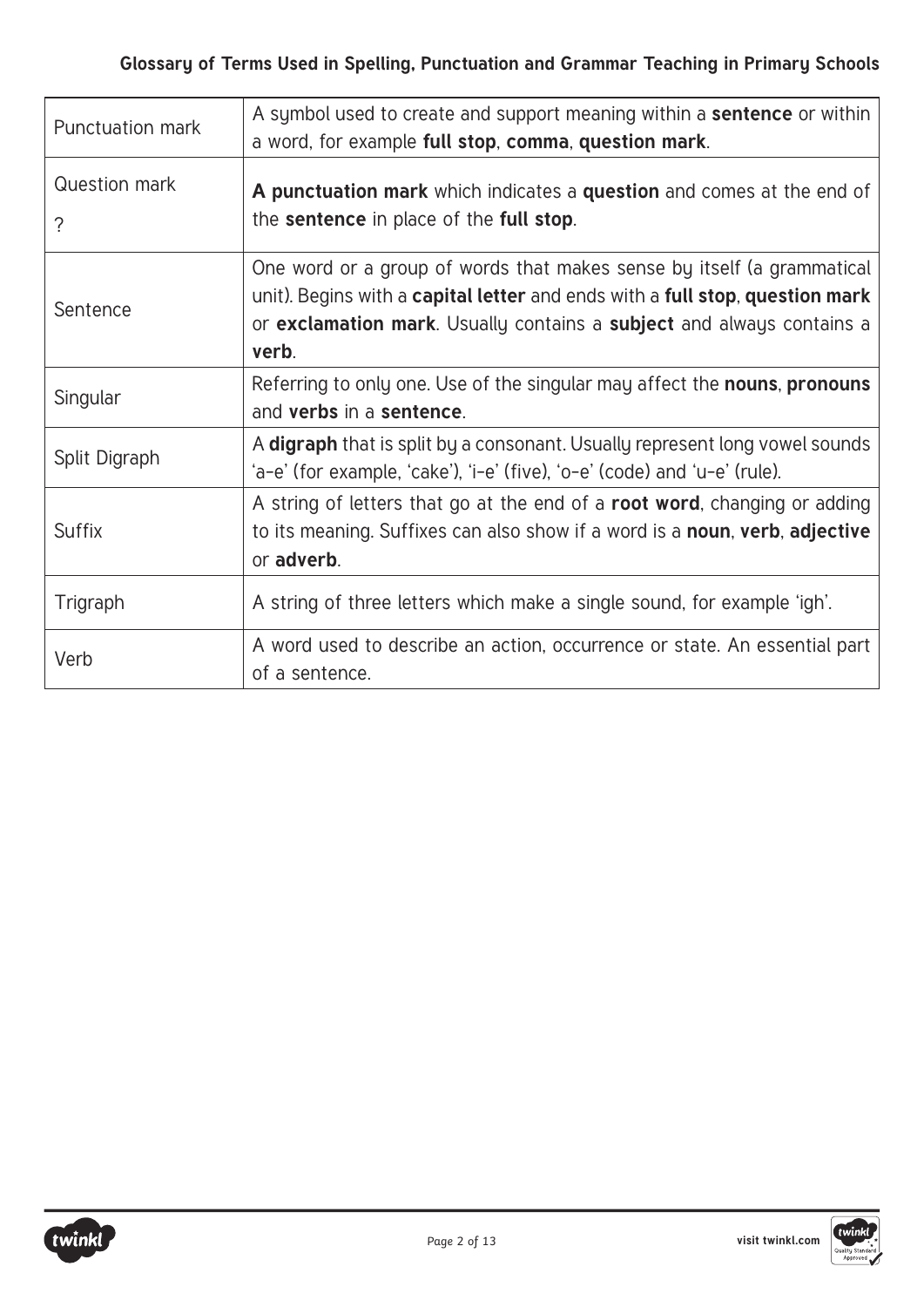| Year <sub>2</sub>        |                                                                                                                                                                                                                                                                                                                            |
|--------------------------|----------------------------------------------------------------------------------------------------------------------------------------------------------------------------------------------------------------------------------------------------------------------------------------------------------------------------|
| Adjective                | A word which describes a noun, e.g. shiny, fragrant.                                                                                                                                                                                                                                                                       |
| Adverb                   | A word which describes how a <b>verb</b> action is being carried out, e.g. noisily,<br>very.                                                                                                                                                                                                                               |
| Apostrophe               | A punctuation mark used to show possession or to represent missing<br>letters in a contracted form. See also possessive apostrophe.                                                                                                                                                                                        |
| Comma                    | A punctuation mark used in a sentence to mark a slight break between<br>different parts of a sentence, or to separate clauses in order to reduce<br>ambiguity and increase cohesion. Primary pupils are taught to use commas<br>to separate items in a list, to demarcate clauses and before introducing<br>direct speech. |
| Command                  | A type of <b>sentence</b> which instructs or orders an action to take place.<br>Contains an <b>imperative verb</b> which does not need a <b>subject</b> . Often a<br>command will begin with this imperative verb or with a time connective.<br>For example, 'Eat your dinner. Next add the eggs to the mixture'.          |
| Common exception<br>word | A word which does not follow the common phonetic spelling rules of the<br>language, or where the usual rules act in an unusual way. Children have a<br>list of these words which they are expected to learn by the end of each<br>year in primary school.                                                                  |
| Comparative              | The comparative form of an adjective compares one thing with another.<br>For example, 'My cake is big but hers is bigger'. Usually formed by adding<br>the suffix                                                                                                                                                          |
|                          | '-er' (smaller, higher, happier) or the word 'more' (more beautiful). See also<br>superlative.                                                                                                                                                                                                                             |
| Compound sentence        | Formed by joining two main clauses with a co-ordinating conjunction.<br>The two clauses can stand on their own as <b>sentences</b> . For example, 'I like<br>dogs but my friend likes cats'.                                                                                                                               |

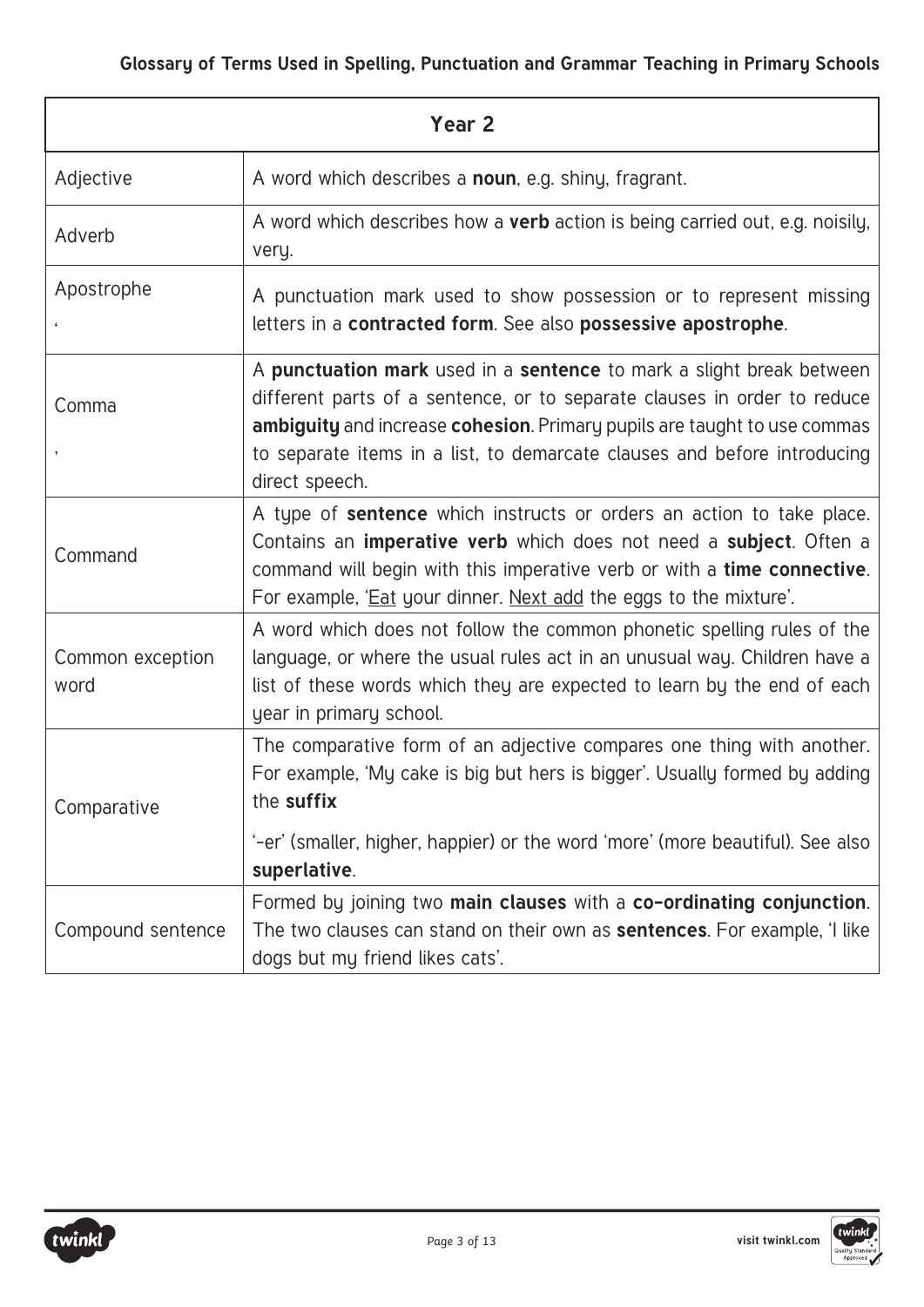| Compound word                | A combination of two or more individual words that have a single meaning.<br>For example, 'football', 'carwash', 'sunflower'.                                                                                                                                                               |
|------------------------------|---------------------------------------------------------------------------------------------------------------------------------------------------------------------------------------------------------------------------------------------------------------------------------------------|
| Conjunction                  | A type of connective that joins clauses. Co-ordinating conjunctions<br>include 'and', 'but' and 'so'. Subordinating conjunctions include 'because',<br>'if' and 'until'. See also subordinating clause.                                                                                     |
| Contracted word              | Short words made by putting two words together and omitting some<br>letters, which are replaced by an <b>apostrophe</b> . For example, 'did not' is<br>contacted to 'didn't'.                                                                                                               |
| Co-ordination                | The joining of <b>clauses</b> in a way that gives each one equal importance. For<br>example, 'I am seven and my friend is eight'.                                                                                                                                                           |
| Co-ordinating<br>conjunction | A conjunction which joins two main clauses to create a compound<br><b>sentence</b> (for, and, nor, but, or, yet, so).                                                                                                                                                                       |
| Exclamation                  | A sentence which expresses surprise or wonder, and ends with an<br>exclamation mark in place of a full stop. Begins with the words 'how' or<br>'what' and must also contain a verb. For example, 'What big eyes you have,<br>Grandma!' or 'How cold it is today!'                           |
| First person                 | A sentence is written in the first person if it is written from the point of<br>view of the subject - in other words, using the <b>pronouns</b> 'I' or 'we'.                                                                                                                                |
| Grammar                      | The rules that cover spoken and written language.                                                                                                                                                                                                                                           |
| Homophone                    | Words that sound the same but have different meanings. Some have<br>different spellings and meanings but sound the same - for example, 'there/<br>their/they're'; some are spelt the same but have different meanings - for<br>example, 'fair' ('Let's go to the fair!'/'That's not fair'). |
| Noun phrase                  | A small group of words that does not contain a <b>verb</b> . A noun phrase<br>contains a noun plus words to describe it - for example, 'the spotty, black<br>dog'.                                                                                                                          |
| Past tense                   | Any one of a set of verb tenses which describe action that took place in<br>the past. See also progressive tense, past perfect tense.                                                                                                                                                       |
| Past progressive<br>tense    | Also known as past continuous tense, a form of the <b>past tense</b> where<br>something goes on for a period of time in the past - for example, 'I was<br>walking in the park'. Usually formed by adding the suffix '-ing' to a verb.                                                       |

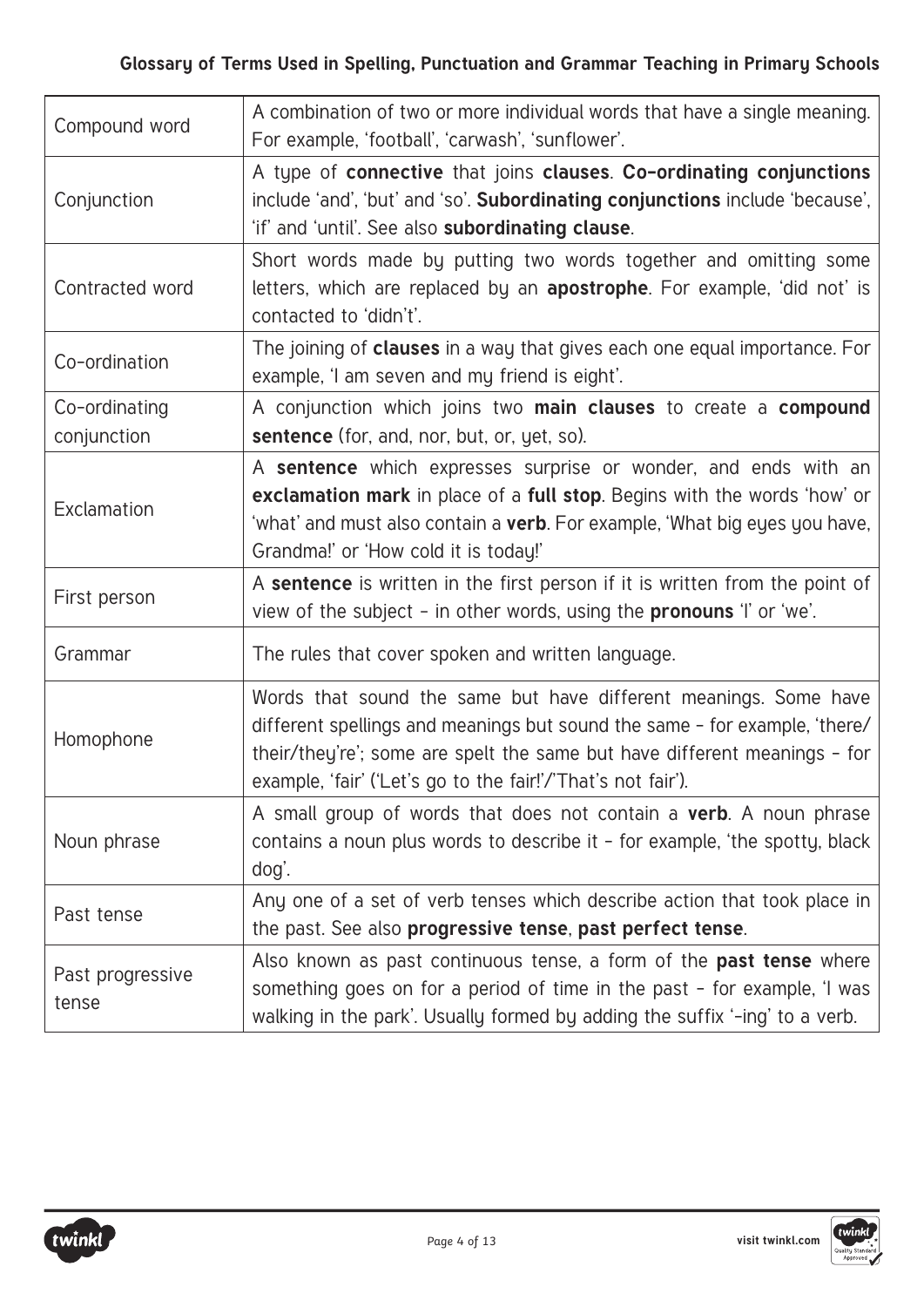## **Glossary of Terms Used in Spelling, Punctuation and Grammar Teaching in Primary Schools**

| Possessive                   | An apostrophe used before the letter s to show ownership. For example,                                                                                                                                                                                                                                                                                                         |
|------------------------------|--------------------------------------------------------------------------------------------------------------------------------------------------------------------------------------------------------------------------------------------------------------------------------------------------------------------------------------------------------------------------------|
| apostrophe                   | 'This is Sally's coat'.                                                                                                                                                                                                                                                                                                                                                        |
| Present tense                | Any one of a set of tenses that describe actions which are happening now.<br>See also present perfect tense and present progressive tense.                                                                                                                                                                                                                                     |
| Present progressive          | A tense which describes an action which began in the past and is still                                                                                                                                                                                                                                                                                                         |
| tense                        | going on now. For example, 'I am learning to speak French'.                                                                                                                                                                                                                                                                                                                    |
| Question                     | A type of <b>sentence</b> which asks a question. It either begins with one of<br>the question words (who, what, where, when, how, why) or reverses the<br><b>(pro)noun/verb</b> order in a <b>statement</b> - for example, 'Sarah is washing the<br>dishes' becomes 'Is Sarah washing the dishes?'                                                                             |
| Statement                    | A sentence that conveys a simple piece of information. For example, 'It is<br>a sunny day today'.                                                                                                                                                                                                                                                                              |
| Subordinating<br>conjunction | A conjunction that connects a main clause to a subordinating clause.<br>Examples include 'because', 'until', 'when', 'as', 'since', 'whereas', 'even<br>though'.                                                                                                                                                                                                               |
| Subordination                | The joining of clauses and phrases in a way that links a main clause to a<br>subordinate clause that does not stand alone.                                                                                                                                                                                                                                                     |
| Superlative                  | A form of an adjective used to compare one object to all others in its class.<br>Usually formed by adding the suffix '-est' or the word 'most'. For example,<br>'Mia ran fastest on Sports Day'. 'I am hungry, you are hungrier than me, but<br>he is the hungriest of all'. See also comparative.                                                                             |
| Syllable                     | A sequence of speech sounds in a word. The number of syllables in a<br>word sounds like the 'beats' in the word, and breaking a word into syllables<br>can help with spelling. One-syllable words include words such as, 'dog',<br>'cat', 'walk' and 'bath'; two-syllable words include, 'teacher' and 'Christmas';  <br>three-syllable words include, 'beautiful', 'manager'. |
| Time conjunction             | Words or phrases which tell the reader when something is happening. For<br>example, 'After dinner you must do your homework. Then you can read<br>your book'.                                                                                                                                                                                                                  |

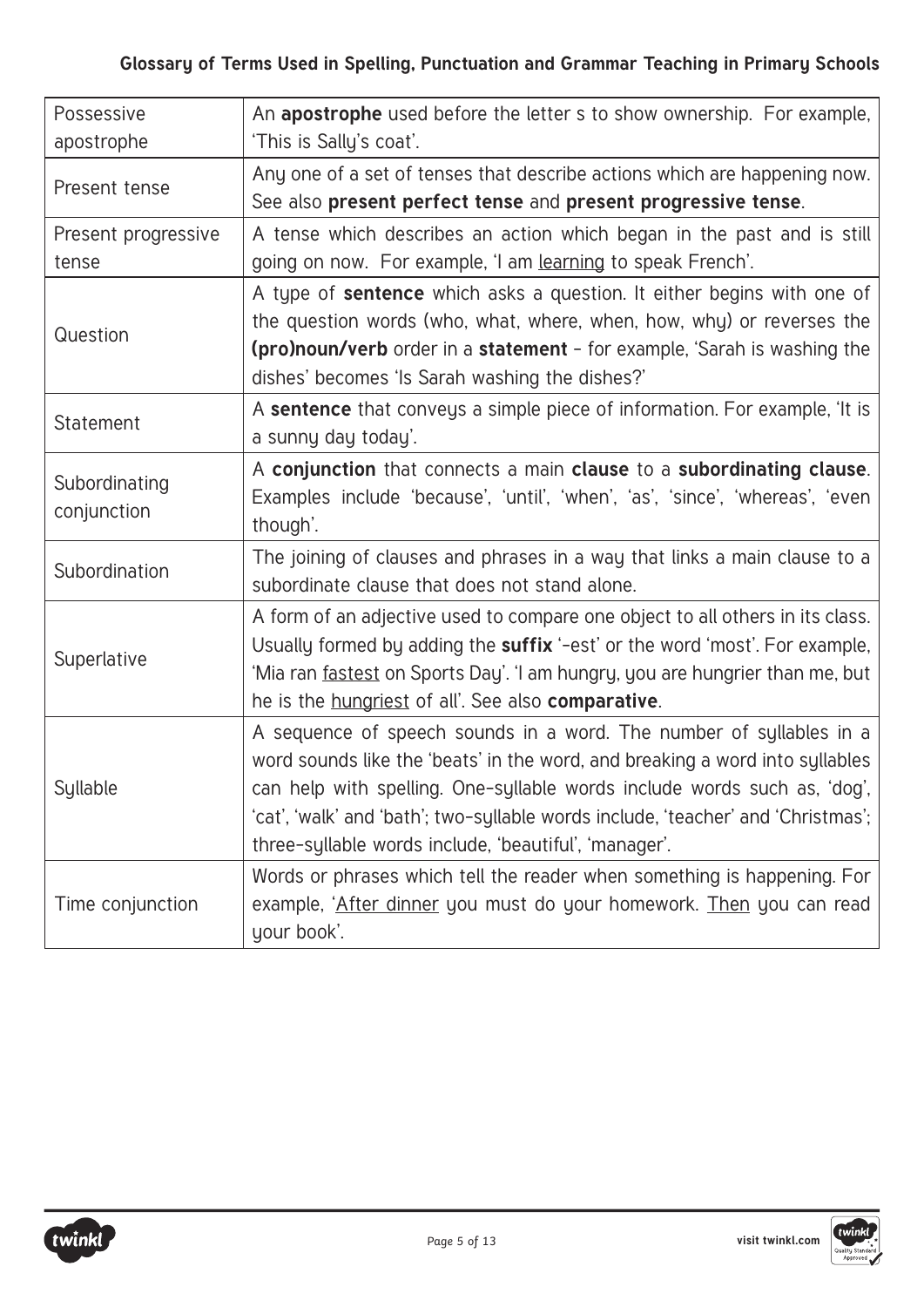| Year <sub>3</sub> |                                                                                                                                                                                                                                                                                                                    |
|-------------------|--------------------------------------------------------------------------------------------------------------------------------------------------------------------------------------------------------------------------------------------------------------------------------------------------------------------|
| Clause            | Clauses are the building blocks of a <b>sentence</b> . They are groups of words<br>that contain a subject and a verb. They can be 'main' or 'subordinate'.                                                                                                                                                         |
| Complex sentence  | Formed by joining a main clause with a subordinate clause using a<br>subordinating conjunction. They can also be called multi-clause<br>sentences. The main clause can stand alone but the subordinate or<br>dependent clause cannot. For example, 'I burned dinner when I was on the<br>phone'.                   |
| Consonant         | Any letter of the alphabet other than the vowels (a, e, i, o, u).                                                                                                                                                                                                                                                  |
| Direct speech     | A sentence where the exact words spoken are represented, and shown<br>in speech marks (also known as inverted commas). ("Tidy your room,<br>please," said Mum).                                                                                                                                                    |
| Formal speech     | A type of speech or writing used in formal, 'serious' texts and situations.<br>Children in primary school start to be taught the difference between the<br>language we use when speaking informally (for example, to our friends) and<br>the language we may use for a formal text, such as a letter of complaint. |
| Inverted commas   | Punctuation marks used to demarcate <b>direct speech</b> in a sentence. Also<br>known as speech marks, but in the 2014 National Curriculum children are<br>taught the term inverted commas instead.                                                                                                                |
| Main clause       | The leading clause in a sentence which indicates the main subject and<br>action of the sentence. It stands alone without any additional <b>clauses</b> . For<br>example, 'Even though the weather is bad, I will still go for a walk'.                                                                             |
| Paragraph         | A distinct section of a piece of writing, which usually has a single theme.<br>It is indicated by starting a new line or indenting the start of the first<br>sentence.                                                                                                                                             |
| Preposition       | A linking word in a sentence, used to show where things are in time or<br>space. For example, 'under', 'after', 'next', 'behind'.                                                                                                                                                                                  |
| Reported speech   | See indirect speech.                                                                                                                                                                                                                                                                                               |

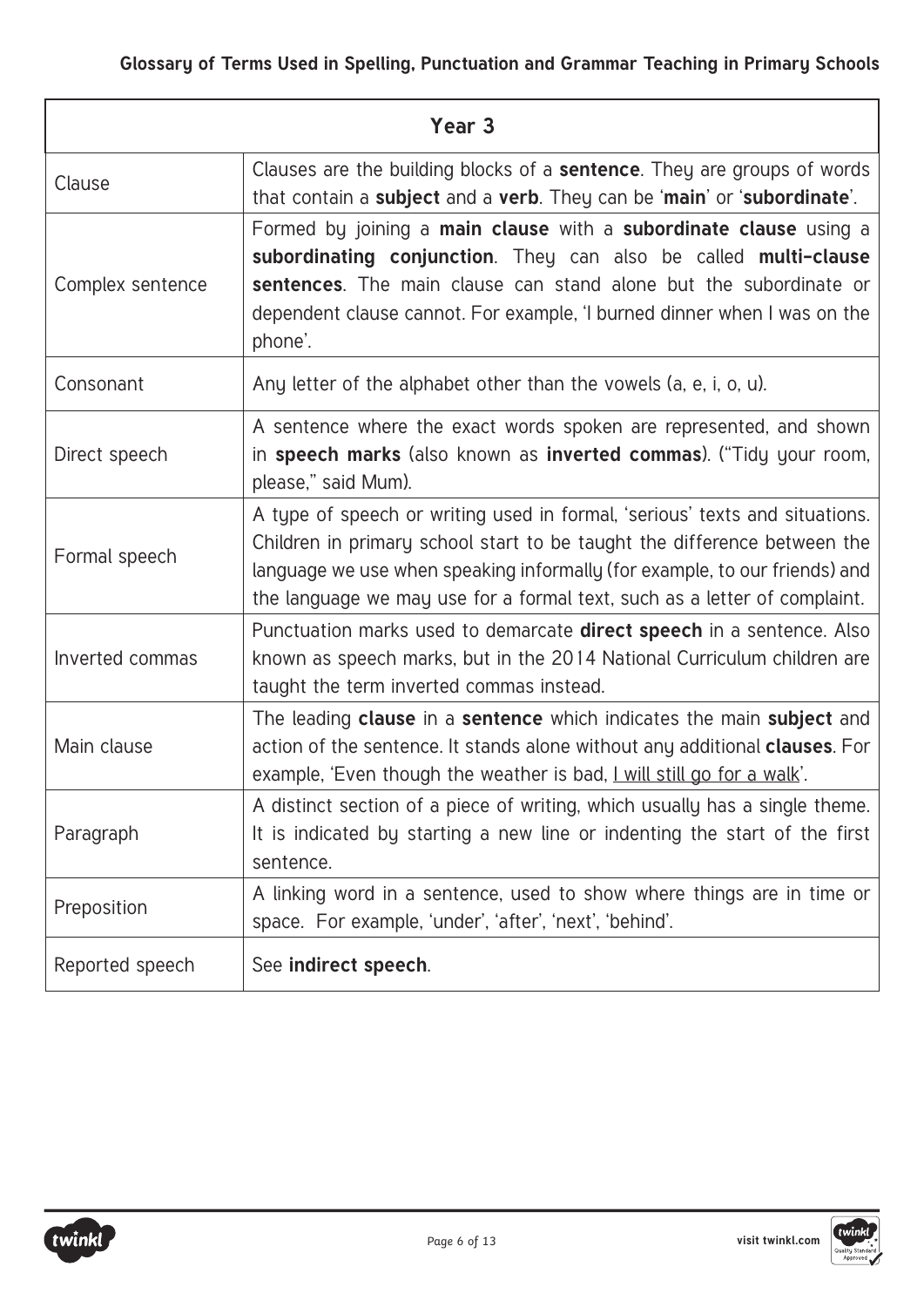| Root word          | A basic word with no <b>prefix</b> or <b>suffix</b> added to it. Adding prefixes and<br>suffixes can change the meaning of a root word.                                                                                                                                                                                                                                                                  |
|--------------------|----------------------------------------------------------------------------------------------------------------------------------------------------------------------------------------------------------------------------------------------------------------------------------------------------------------------------------------------------------------------------------------------------------|
| Simple sentence    | Has a subject and one verb. See also compound sentence and complex<br>sentence.                                                                                                                                                                                                                                                                                                                          |
| Speech marks       | Punctuation marks used to demarcate <b>direct speech</b> in a sentence. See<br>also inverted commas.                                                                                                                                                                                                                                                                                                     |
| Subject            | The subject of a <b>sentence</b> is the thing or person carrying out the main<br>action. For example, 'The cow ate the grass'.                                                                                                                                                                                                                                                                           |
| Subordinate clause | A clause that cannot stand alone as a complete sentence, but is linked to<br>a main clause using a <b>subordinating conjunction</b> . It does not express a<br>complete thought, and if read on its own it requires additional information.<br>For example, I take my dog to the park every day, even though sometimes<br><u>it is raining'</u> . Subordinate clauses contain a subject noun and a verb. |
| Vowel              | The letters a, e, i, o and u.                                                                                                                                                                                                                                                                                                                                                                            |
| Word family        | A group of words which may share a common root word or morphology.<br>For example, 'happy', 'unhappy', 'happiness', 'happily', 'unhappiness',<br>'unhappily'.                                                                                                                                                                                                                                            |

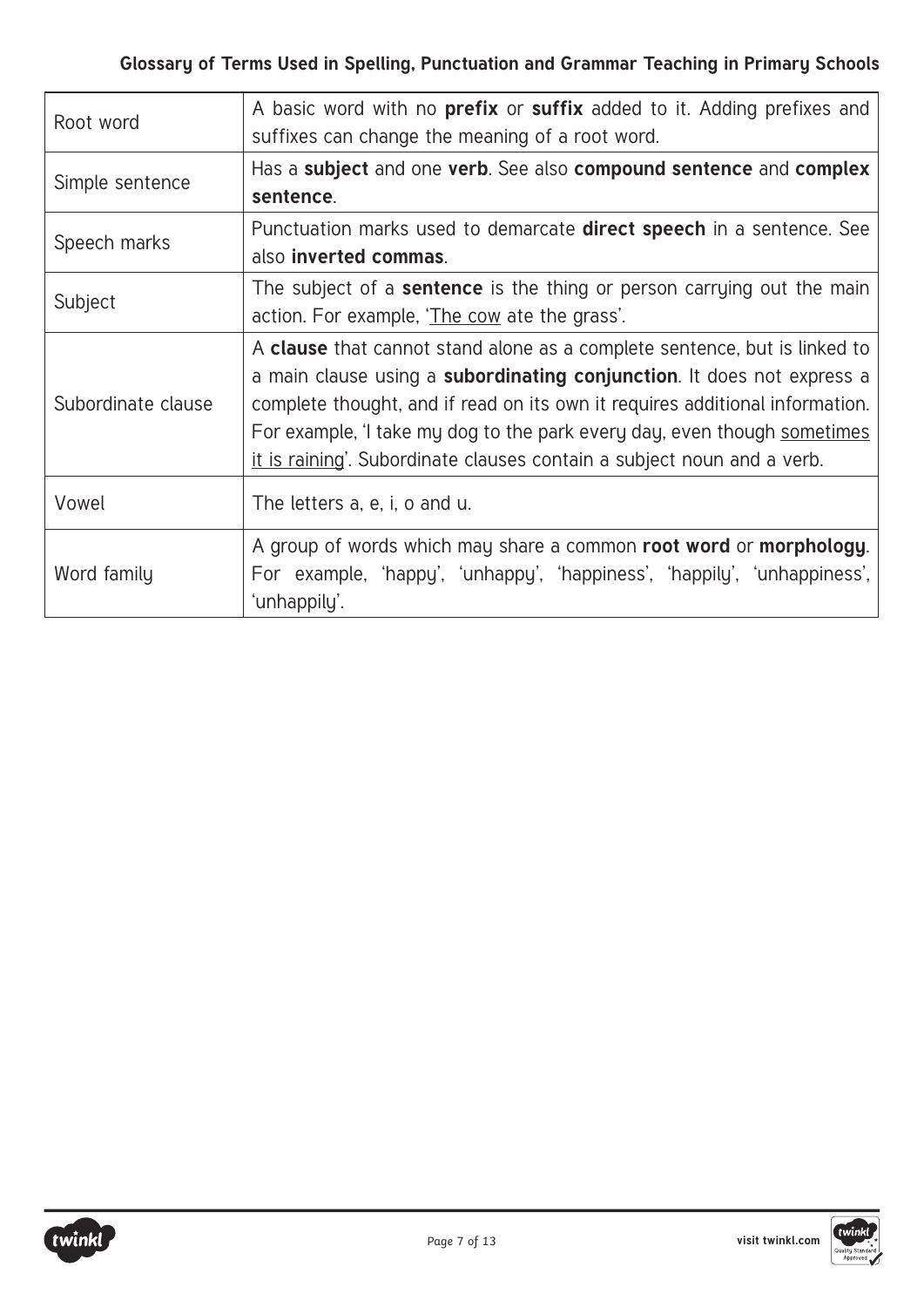| Year 4             |                                                                                                                                                                                                                                                                          |
|--------------------|--------------------------------------------------------------------------------------------------------------------------------------------------------------------------------------------------------------------------------------------------------------------------|
| Abstract noun      | A feeling or concept which cannot be touched, such as love, happiness,<br>education.                                                                                                                                                                                     |
| Adverbial phrase   | A phrase built around an <b>adverb</b> - for example 'as quickly as possible',<br>'very rudely'.                                                                                                                                                                         |
| Article            | Words which tell us if a noun is general or specific. 'The' is called the<br>'definite article' and refers to specific nouns: 'The man's hat is blue'. The<br>'indefinite articles' are 'a' and 'an', referring to general nouns: 'A cow eats<br>grass'. See determiner. |
| Common noun        | Describes a class of objects (e.g. dog, man, day) which do not have a<br>capital letter (e.g. Rover, John, Tuesday). See also proper nouns.                                                                                                                              |
| Concrete noun      | Something you can touch. For example, 'bed', 'pencil', 'cat'. Can be <b>common</b><br>nouns, or <b>proper</b> nouns that need a <b>capital letter</b> . For example, 'Mr Jones',<br>'Blackpool Tower'.                                                                   |
| Determiner         | A word that introduces a <b>noun</b> and identifies it in detail. This may be a<br><b>definite</b> or <b>indefinite article</b> (a, an, the), a demonstrative (this, that),<br>possessive (your, my), a quantifier (some, many) or a number (six, ten,<br>half).         |
| Fronted adverbial  | Words or phrases used at the beginning of a <b>sentence</b> , used like <b>adverbs</b><br>to describe the action that follows. For example, 'With a happy smile, she<br>skipped into the room'.                                                                          |
| Imperative verb    | A verb that stands alone without a subject noun or pronoun in a<br>command.                                                                                                                                                                                              |
| Imperative article | See article.                                                                                                                                                                                                                                                             |
| Phrase             | A small group of words that does not contain a verb.                                                                                                                                                                                                                     |
| Possessive pronoun | A <b>pronoun</b> which is used to show ownership. Some can be used on their<br>own ('mine', 'yours', 'his', 'hers', 'ours', 'theirs'), whilst others need to be<br>attached to a noun ('my', 'your', 'her', 'our', 'their', 'whose').                                    |

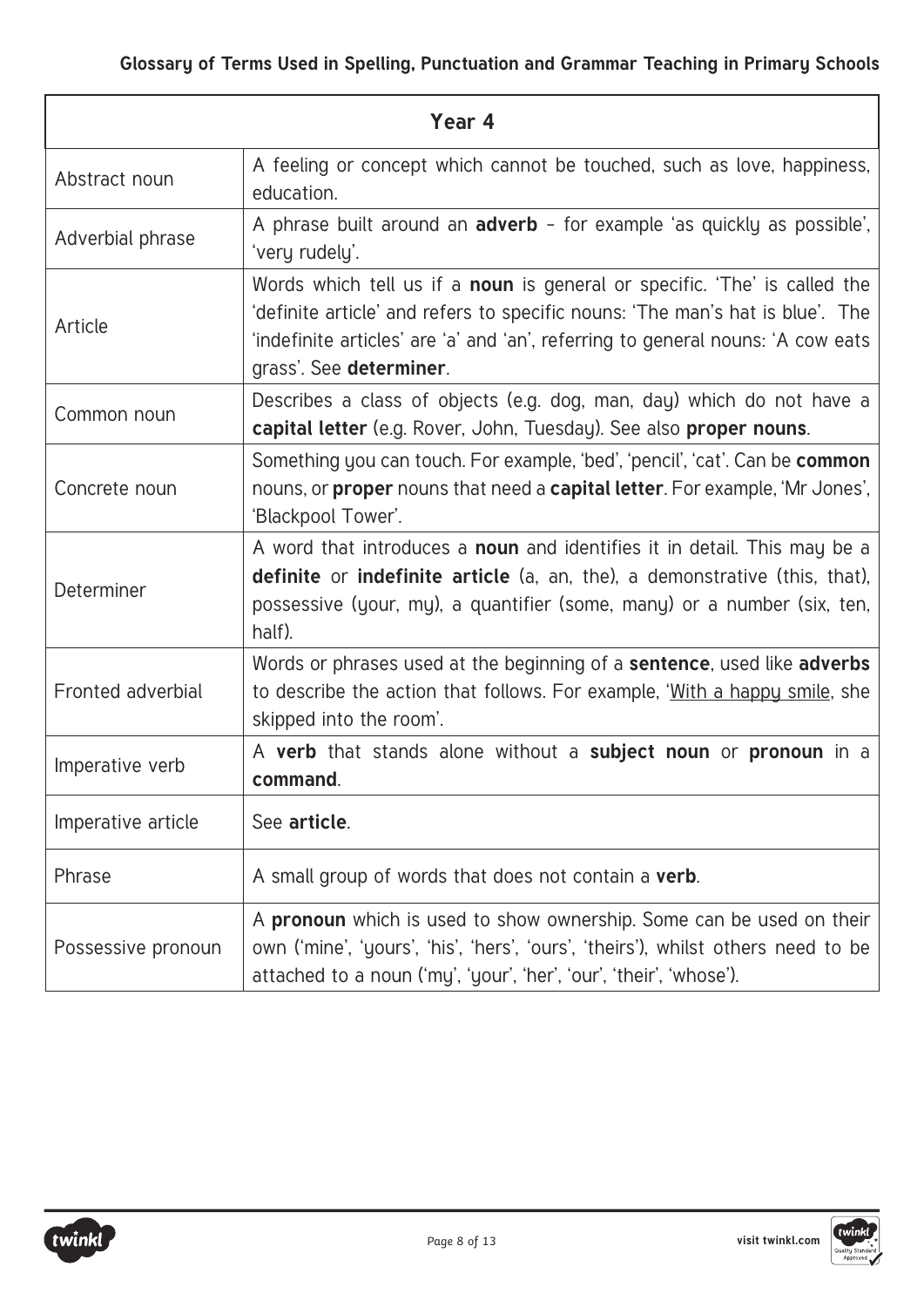| Personal pronoun     | A pronoun which replaces a person, place or thing. For example, 'I', 'you',<br>'he', 'she', 'we', 'they', 'it', 'me', 'him', 'her', 'us', 'them'. |
|----------------------|---------------------------------------------------------------------------------------------------------------------------------------------------|
| Prepositional phrase | A phrase which contains a preposition. For example, 'under the carpet',<br>'behind the door', 'after school'.                                     |
| Pronoun              | Any word which can be used to replace a noun. See <b>personal pronoun</b> ,<br>possessive pronoun.                                                |
| Proper noun          | A noun which names a particular person, place or thing. For example,<br>'John', 'London', 'France', 'Monday', 'December'.                         |

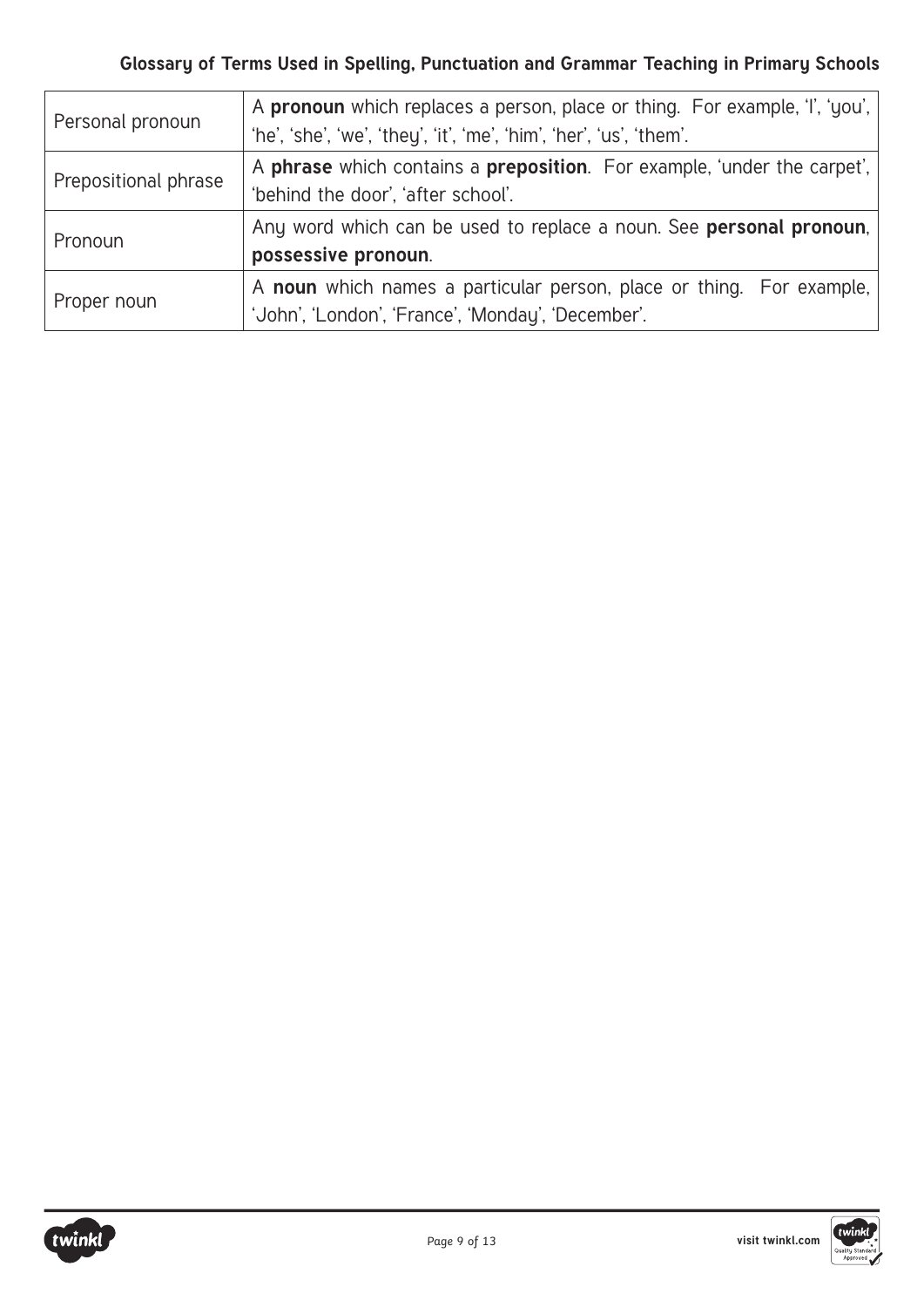| Year <sub>5</sub>                     |                                                                                                                                                                                                                                                                                                                            |
|---------------------------------------|----------------------------------------------------------------------------------------------------------------------------------------------------------------------------------------------------------------------------------------------------------------------------------------------------------------------------|
| Adjectival phrase                     | A phrase built around an adjective - for example 'bright red', 'frighteningly<br>bad'.                                                                                                                                                                                                                                     |
| Ambiguity                             | A sentence contains ambiguity if it could be open to more than one<br>meaning. Pupils are taught to use hyphens to avoid ambiguity; for example,<br>the sentence 'Jaws is about a man eating shark' could be ambiguous, but<br>with the insertion of a hyphen becomes much clearer: 'Jaws is about a<br>man-eating shark'. |
| <b>Brackets</b><br>$\left( \ \right)$ | A punctuation mark used to set a non-essential section of a sentence<br>apart. Also known as parenthesis. For example, 'My friend Chloe (who is<br>three months older than me) is coming to my house tonight'.                                                                                                             |
| Cohesion                              | A sentence will have cohesion if all its parts fit together, for example if<br>tenses and pronouns are consistent and determiners refer to the correct<br>noun.                                                                                                                                                            |
| Dash                                  | Used in a similar way to <b>brackets</b> or <b>parentheses</b> to set information apart<br>in a <b>sentence</b> . For example, 'My three friends - Jack, Sam and Callum -<br>are coming to my house for tea'.                                                                                                              |
| Embedded clause                       | A clause used in the middle of another clause. It is usually marked by<br><b>commas.</b> For example, 'The man, walking along with his dog, whistled a<br>tune to himself'.                                                                                                                                                |
| Future tense                          | A verb tense which describes actions that are going to take place in the<br>future. Often uses the <b>modal auxiliary</b> verb 'will'. For example, 'Tomorrow<br>I will do the shopping'.                                                                                                                                  |
| Modal verb                            | A special verb which affects the other verbs in the sentence by showing<br>obligation (e.g. 'You should do your homework'), possibility (e.g. 'I might<br>have pizza for tea'), ability (e.g. 'You can ride a bike now') or permission<br>(e.g. 'You may go out now').                                                     |
| Parenthesis                           | See brackets.                                                                                                                                                                                                                                                                                                              |
| Relative clause                       | A relative clause is a type of subordinate clause that adapts, describes<br>or modifies a noun by using a relative pronoun (who, that or which). For<br>example, 'He ate too many cakes, which made him feel ill'.                                                                                                         |

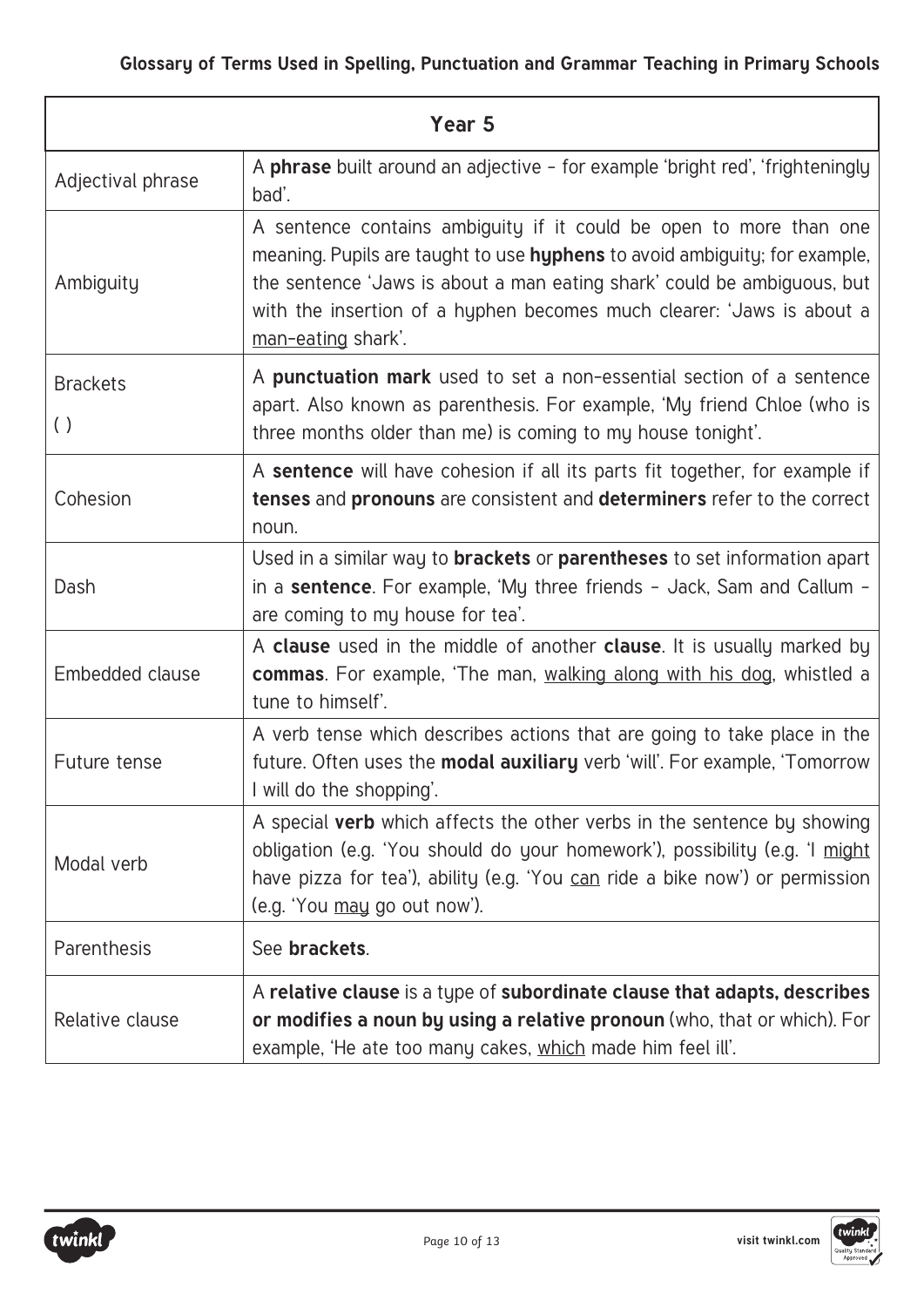| Relative pronoun | A pronoun used in a <b>relative clause</b> (who, that, which).                                                                                                                           |
|------------------|------------------------------------------------------------------------------------------------------------------------------------------------------------------------------------------|
| Second person    | A sentence is written in the second person if it is written from the point<br>of view of a person being spoken to - in other words, using the pronoun<br>'you'.                          |
| Third person     | A sentence is written in the third person if it is written from the point of<br>view of a person being spoken about - in other words, using the pronouns<br>'he', 'she', 'it' or 'they'. |



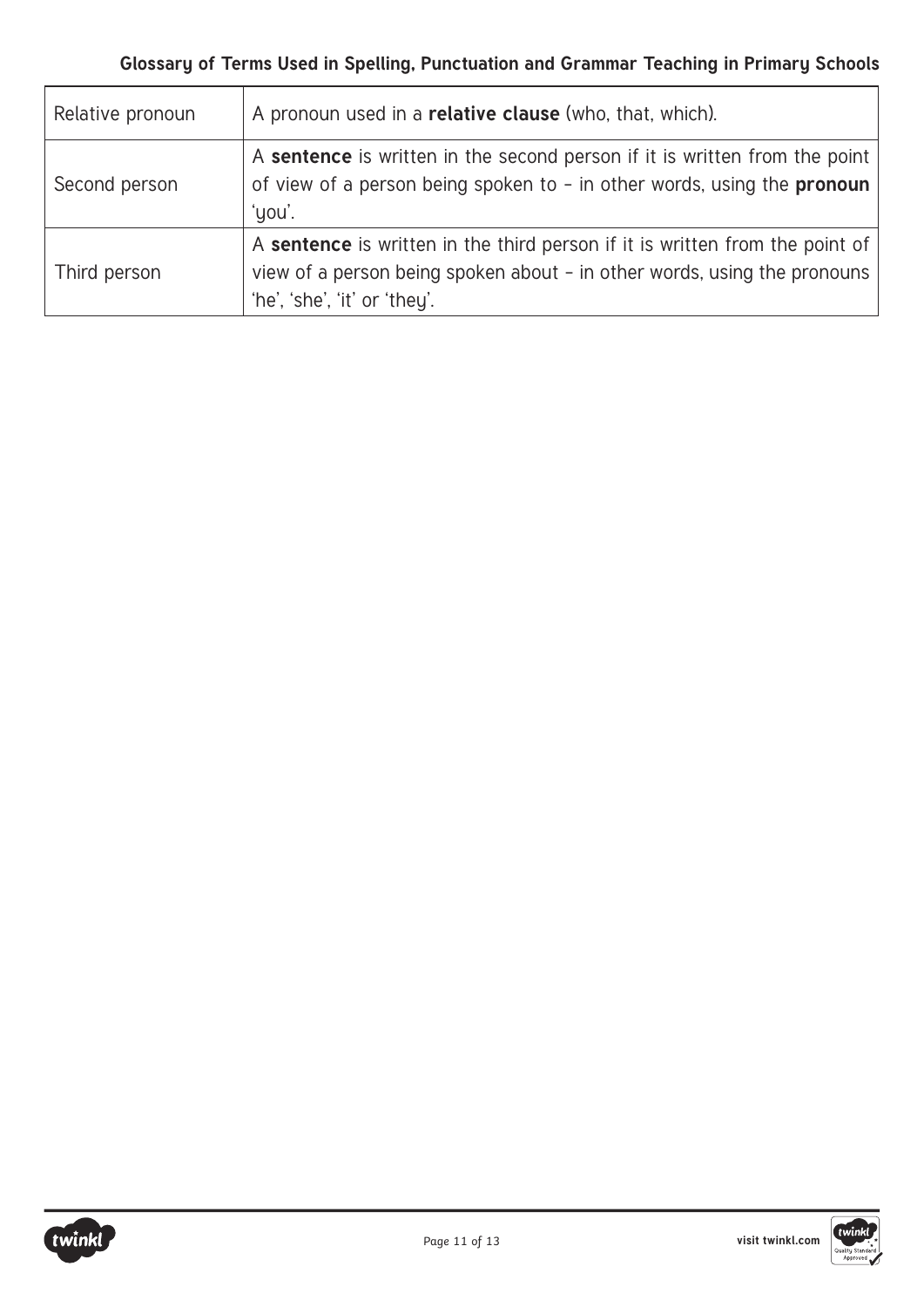| Year 6                      |                                                                                                                                                                                                                                                                                                                                                                                          |
|-----------------------------|------------------------------------------------------------------------------------------------------------------------------------------------------------------------------------------------------------------------------------------------------------------------------------------------------------------------------------------------------------------------------------------|
| Active voice                | A sentence written in the active voice has the subject of the sentence<br>carrying out the main action.                                                                                                                                                                                                                                                                                  |
| Antonym                     | A word with the opposite meaning to another, e.g. good/bad, wise/foolish,<br>long/ short.                                                                                                                                                                                                                                                                                                |
| Auxiliary verb              | A verb which forms the tense, mood and voice of other verbs. The auxiliary<br>verbs are 'be', 'do' and 'have' plus the <b>modal verbs</b> . For example, 'be' is<br>used in the <b>progressive</b> tense verbs such as 'I am running', 'he was eating'.                                                                                                                                  |
| <b>Bullet points</b>        | A way of setting information out in a list of points, which may be phrases,<br>words or short sentences.                                                                                                                                                                                                                                                                                 |
| Colon                       | A punctuation mark used in a sentence to indicate that something is<br>about to follow, such as a quotation, an example or a list. For example, 'I<br>need three things from the shop: milk, eggs and bread'.                                                                                                                                                                            |
| <b>Ellipsis</b><br>$\cdots$ | Three dots which are used to show missing words or to create a pause for<br>effect. For example, 'Sotell me what happened'.                                                                                                                                                                                                                                                              |
| Etymology                   | The origin of words and how they have changed over time. Knowing the<br>etymology of some words can help children to spell them, for example<br>knowing that words with 'ch' pronounced 'sh' are often of French origin<br>(e.g. machine, chef, brochure).                                                                                                                               |
| Hyphen                      | A punctuation mark used to link and join words, and often used to reduce<br>ambiguity in sentences: for example, twenty-seven, brother- in-law, man-<br>eating, long-legged.                                                                                                                                                                                                             |
| Morphology                  | The study of words, how they are formed and their relationship to other<br>words in the same language. It analyses the structure of words and<br>parts of words, such as stems, root words, prefixes, and suffixes. An<br>understanding of morphology can help children with spelling strategies,<br>e.g. knowing that 'medicine', 'medical' and 'paramedic' all share a common<br>root. |
| Object                      | The object of a sentence is involved in the action but does not carry it<br>out. For example, 'I dropped my cup on the floor'.                                                                                                                                                                                                                                                           |